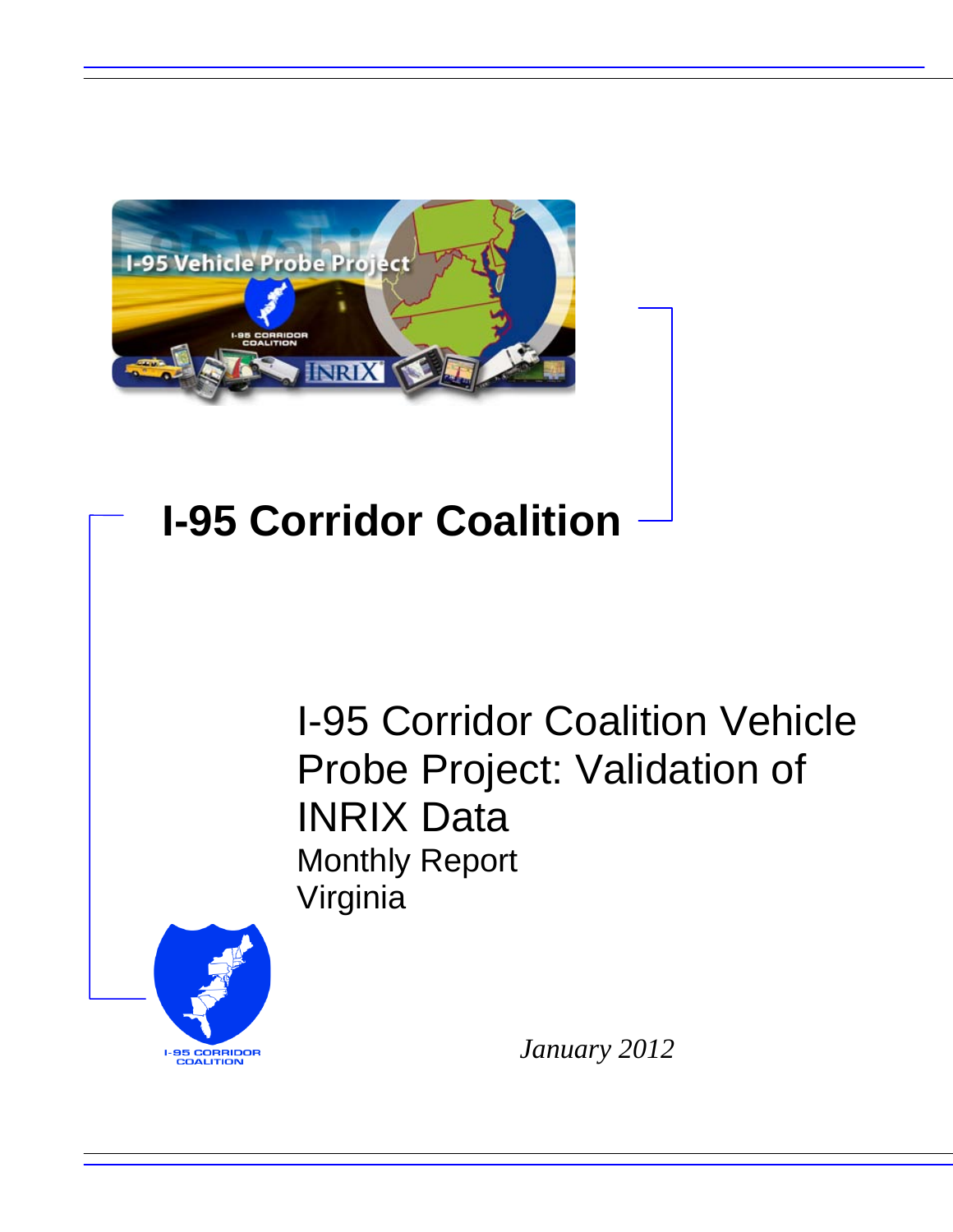# **I-95 CORRIDOR COALITION VEHICLE PROBE PROJECT: VALIDATION OF INRIX DATA JANUARY 2012**

## *Monthly Report*

*Prepared for:*

I-95 Corridor Coalition

*Sponsored by:*

I-95 Corridor Coalition

*Prepared by:*

Ali Haghani, Masoud Hamedi, Kaveh Farokhi Sadabadi University of Maryland, College Park

*Acknowledgements:*

The research team would like to express its gratitude for the assistance it received from the state highway officials in Delaware, Maryland, New Jersey, North Carolina, South Carolina, Virginia, and Pennsylvania during the course of this study. Their effort was instrumental during the data collection phase of the project. This report would not have been completed without their help.

*January 2012*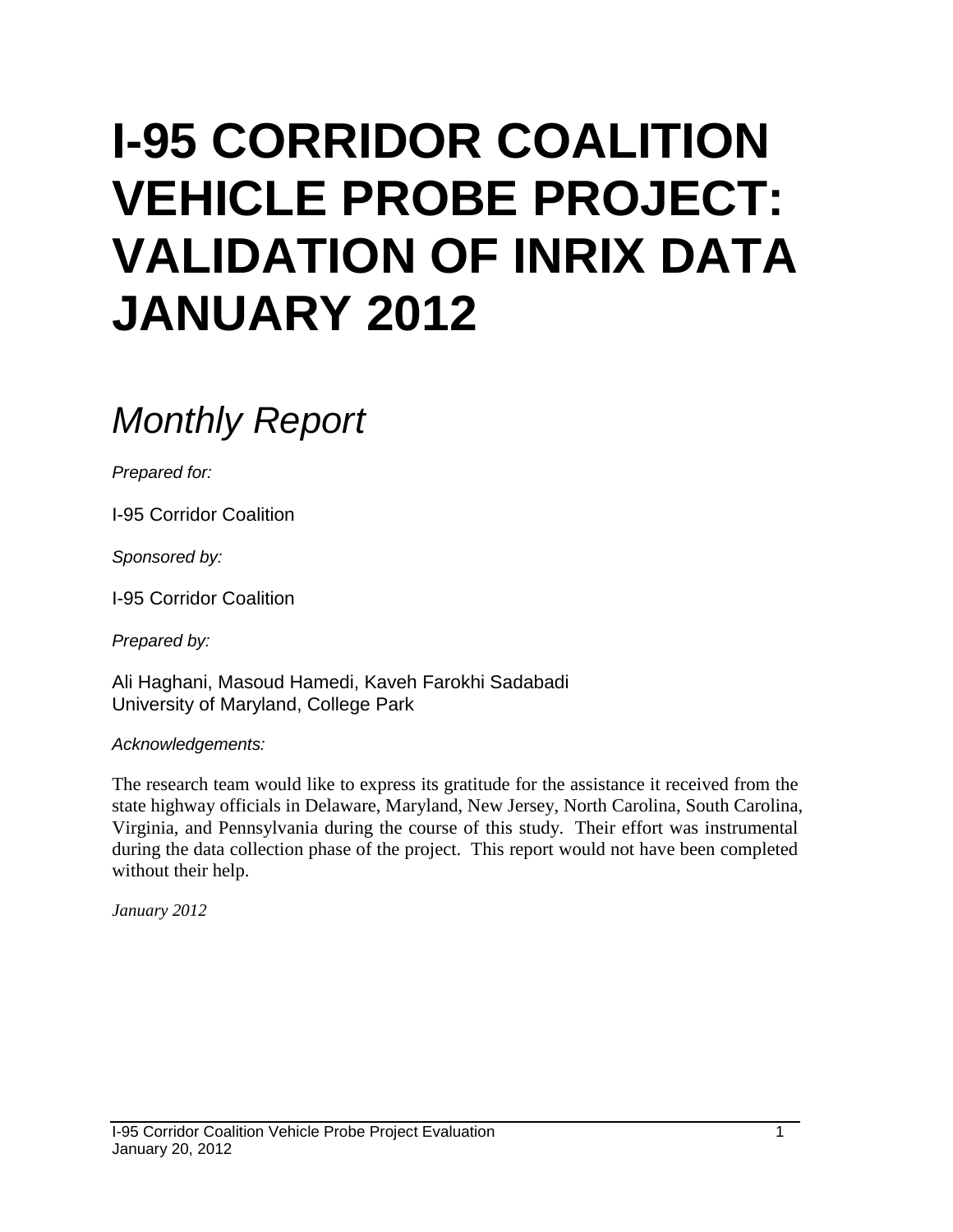## **Evaluation Results for the State of Virginia**

### *Executive Summary*

Travel time samples were collected along approximately 19 freeway miles and nine miles of arterials from Tuesday, July 26, 2011 through Thursday, August 4, 2011 in Virginia. Freeway segments studied were located along I-66 in Arlington County and I-95 in Fairfax County. Of the total freeway miles where data was collected, approximately eight miles were for traditional freeway validation, and the balance were concentrated on portions of I-95 that had reversible flow lanes as a special study. The arterial data segments studied were located along US Route 1 and Virginia State Route 234 in Prince William County. Data collected for the traditional freeway validation was compared with travel time and speed data reported by INRIX as part of the I-95 Vehicle Probe project. The freeway validation data below represents approximately 732 hours of observations along 14 freeway segments, totaling approximately eight miles.

ES Table 1, below summarizes the results of the comparison between the validation data and the INRIX data for traditional freeway segments during this period. As shown, the average absolute speed error (AASE) was within specification for all speed bins even when errors are measured against the mean (rather than the SEM band). The speed error bias (SEB) was in specifications except in the  $0 - 30$  MPH speed bin. Several slowdowns during late night hours on I-66, most likely due to overnight construction and maintenance activities, created instances in which traffic was slowed, but the VPP reported normal flow conditions. Additional analysis to determine if such instances are appropriately flagged correlated by the Score attribute within the data feed is underway and will be forwarded at a later time.

|                  | <b>ES Table 1 - VA Evaluation Summary</b><br><b>Absolute Speed Error</b><br>(<10 mph)   |                         | <b>Speed Error Bias</b><br>$(<5$ mph $)$ |            | Number of<br>5 Minute | Hours of<br>Data |
|------------------|-----------------------------------------------------------------------------------------|-------------------------|------------------------------------------|------------|-----------------------|------------------|
|                  | Comparison<br>with SEM Band                                                             | Comparison<br>with Mean | Comparison<br>Comparison                 |            | Samples               | Collection       |
| <b>Speed Bin</b> |                                                                                         |                         | with SEM Band                            | w ith Mean |                       |                  |
| 0-30 MPH         | 7.70                                                                                    | 8.70                    | 6.30                                     | 6.70       | 818                   | 68.2             |
| 30-45 MPH        | 6.00                                                                                    | 7.30                    | 3.90                                     | 4.60       | 1332                  | 111.0            |
| 45-60 MPH        | 2.20                                                                                    | 4.00                    | 0.30                                     | 1.00       | 3714                  | 309.5            |
| $>60$ MPH        | 1.80                                                                                    | 3.80                    | $-1.70$                                  | $-3.40$    | 2916                  | 243.0            |
| All Speeds       | 3.16                                                                                    | 4.87                    | 0.74                                     | 0.62       | 8780                  | 731.7            |
| roadway.         | Based upon data collected from July 26, 2011 through August 4, 2011 across 7.7 miles of |                         |                                          |            |                       |                  |

As part of the on-going validation process, vehicle probe data from each state is validated on a rotating basis. Since the inception of the validation process, data on roadways in Virginia was validated on six occasions: July 2008, November 2008, May 2009, November 2009, September 2010, and July/August 2011. These six validations represent nearly 7050 hours of observations along approximately 134 miles of freeway segments in Virginia. ES Table 2 provides a summary of the cumulative validation effort. As shown, the average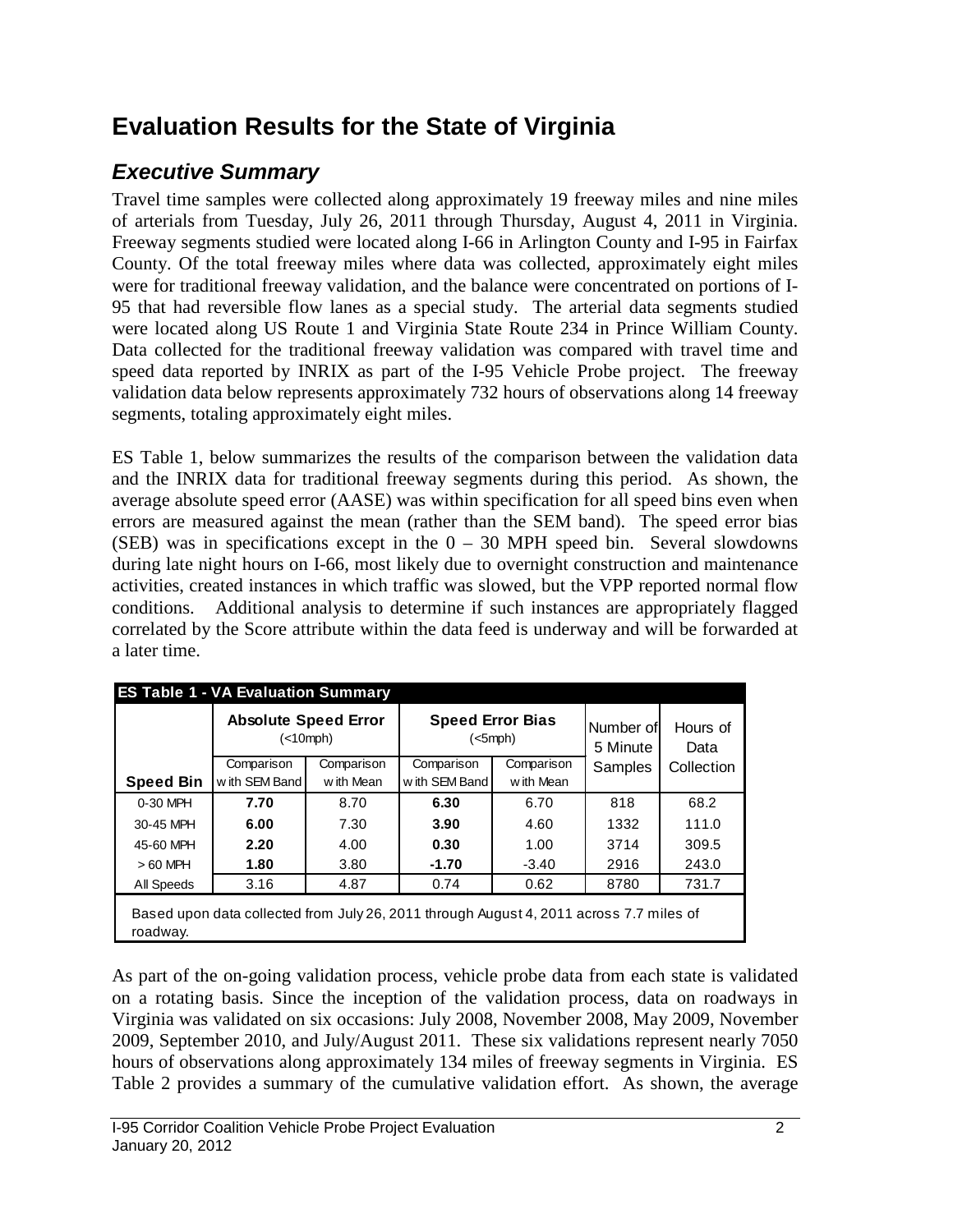absolute speed error and speed error bias are within specification for all speed bins even when errors are measured against the mean.

| <b>ES Table 2 - VIRGINIA - Cumulative to Date</b> |                                                     |            |                         |               |             |               |  |  |  |  |  |  |
|---------------------------------------------------|-----------------------------------------------------|------------|-------------------------|---------------|-------------|---------------|--|--|--|--|--|--|
|                                                   | <b>Absolute Speed Error</b><br>( <sub>10</sub> mph) |            | <b>Speed Error Bias</b> | $(<5$ mph $)$ |             |               |  |  |  |  |  |  |
|                                                   |                                                     |            |                         |               | Number of 5 |               |  |  |  |  |  |  |
|                                                   | Comparison                                          | Comparison | Comparison              | Comparison    | Minute      | Hours of Data |  |  |  |  |  |  |
| <b>Speed Bin</b>                                  | w ith SEM Band                                      | w ith Mean | w ith SEM Band          | w ith Mean    | Samples     | Collection    |  |  |  |  |  |  |
| 0-30 MPH                                          | 5.02                                                | 6.19       | 2.18                    | 2.47          | 5118        | 426.5         |  |  |  |  |  |  |
| 30-45 MPH                                         | 6.19                                                | 8.47       | 1.90                    | 3.07          | 5152        | 429.3         |  |  |  |  |  |  |
| 45-60 MPH                                         | 2.67                                                | 4.70       | 0.00                    | 0.69          | 21283       | 1773.6        |  |  |  |  |  |  |
| $>60$ MPH                                         | 2.04                                                | 4.10       | $-1.65$                 | $-2.99$       | 53021       | 4418.4        |  |  |  |  |  |  |
| All Speeds                                        | 2.63                                                | 4.65       | $-0.79$                 | $-1.36$       | 84574       | 7047.8        |  |  |  |  |  |  |
|                                                   |                                                     |            |                         |               |             |               |  |  |  |  |  |  |

Arterial data collected along US Route 1 and VA Route 234 will be presented in a separate report. The Coalition is currently in the process of developing appropriate quality metrics and validation methods.

### *Data Collection*

Bluetooth sensor deployments in Virginia started on Tuesday, July 26, 2011. The actual deployments in Virginia were performed with the assistance of Virginia Department of Transportation (VDOT) personnel. Sensors remained in the same position until they were retrieved one week later on Thursday, August 4, 2011. This round of data collection in Virginia was designed to cover segments of the highways along which both recurrent and non-recurrent congestions could be expected during both peak and off-peak periods.

Figure 1 presents a snapshot of the roadway segments over which Bluetooth sensors were deployed in Virginia. In this figure, red segments represent freeway segments selected for analysis in this round of validation. The blue segments represent arterial segments.

Table 1 presents a list of specific TMC segments that were selected as the validation sample in Virginia. These segments cover a total length of about 19 freeway miles, and about nine arterial miles. Since some TMC segments in this corridor are less than one mile long, when appropriate, consecutive TMC segments are combined to form path segments longer than one mile. This document includes the results of validation performed on four freeway and four arterial segments. All four freeway segments considered are path segments combined from multiple standard TMC segments. The coordinates of the locations at which the Bluetooth sensors were deployed throughout the state of Virginia are highlighted in Table 2. It should be noted that the configuration of consecutive TMC segments is such that the endpoint of one TMC segment and the start point of the next TMC segment are overlapping, so one Bluetooth sensor in that location is covering both TMC segments.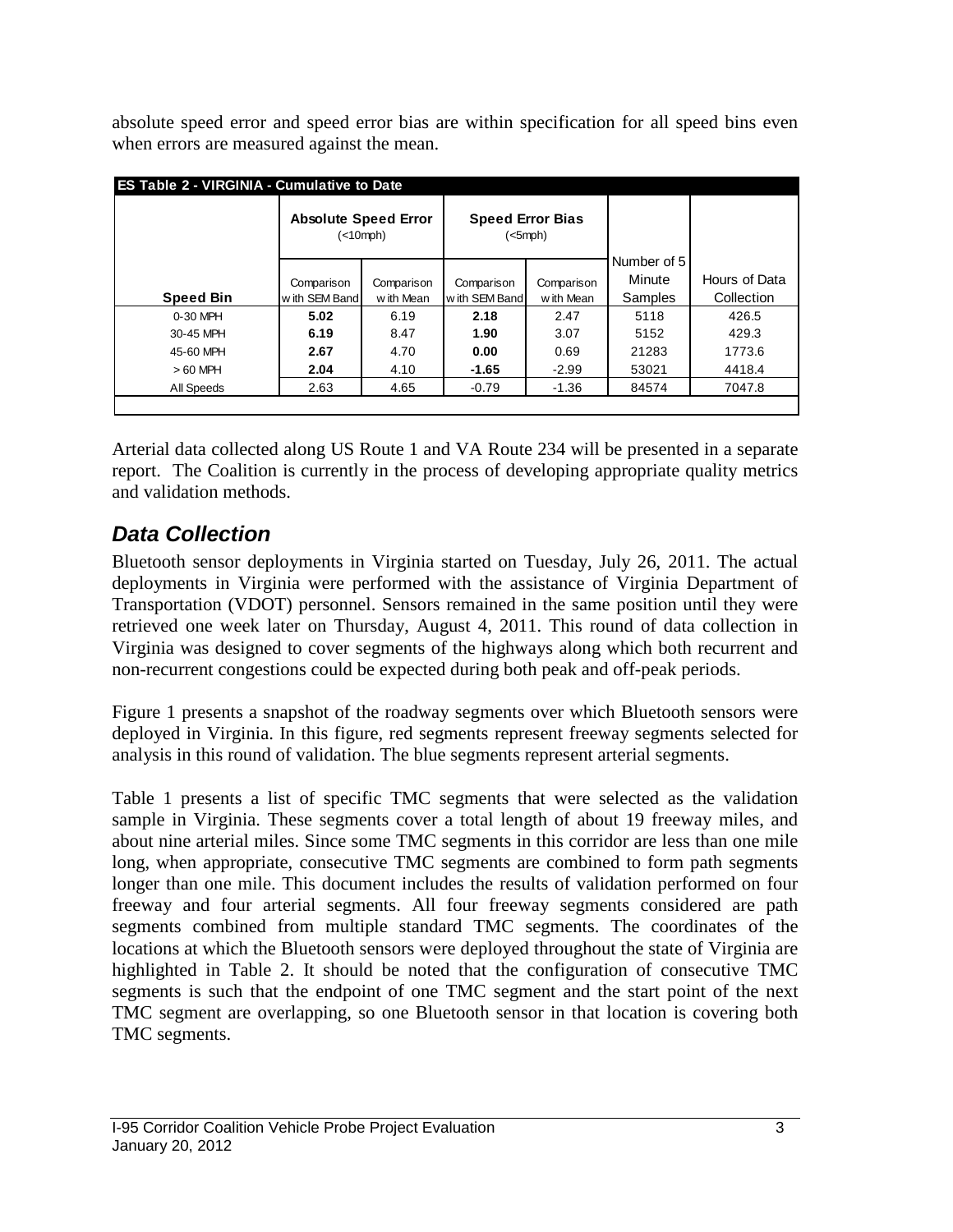Data was collected on reversible flow lanes on I-95 south of the I-495 Beltway for special analysis. These segments are described in the table; however, they are not included in the official statistical results. Analysis will be presented in a separate report. The analysis of data collected on arterial segments will also presented in a separate report.

Finally, Table 3 summarizes the segment definitions used in the validation process which also presents the distances that have been used in the estimation of Bluetooth speeds based on travel times. Details of the algorithm used to estimate equivalent path travel times based on INRIX data feeds for individual TMC segments are provided in a separate report. This algorithm finds an equivalent INRIX travel time (and therefore travel speed) corresponding to each sample Bluetooth travel time observation on the path segment of interest.

#### *Analysis of Results*

Table 4 summarizes the data quality measures obtained as a result of comparison between Bluetooth and all reported INRIX speeds. In all speed bins, except less than 30 mph, INRIX data meets the data quality measures set forth in the contract when errors are measured as a distance from the 1.96 times the standard error band.

Table 5 shows the percentage of the time intervals that fall within 5 mph of the SEM band and the mean for each speed bin for all TMC segments in Virginia. Tables 6 and 7 present detailed data for individual TMC segments in Virginia in similar format as Tables 4 and 5, respectively. Note that for some segments and in some speed bins the comparison results may not be reliable due to small number of observations.

Figures 2 and 3 show the overall speed error biases for different speed bins, and the average absolute speed errors for all validation segments in Virginia, respectively. These figures correspond to Table 4.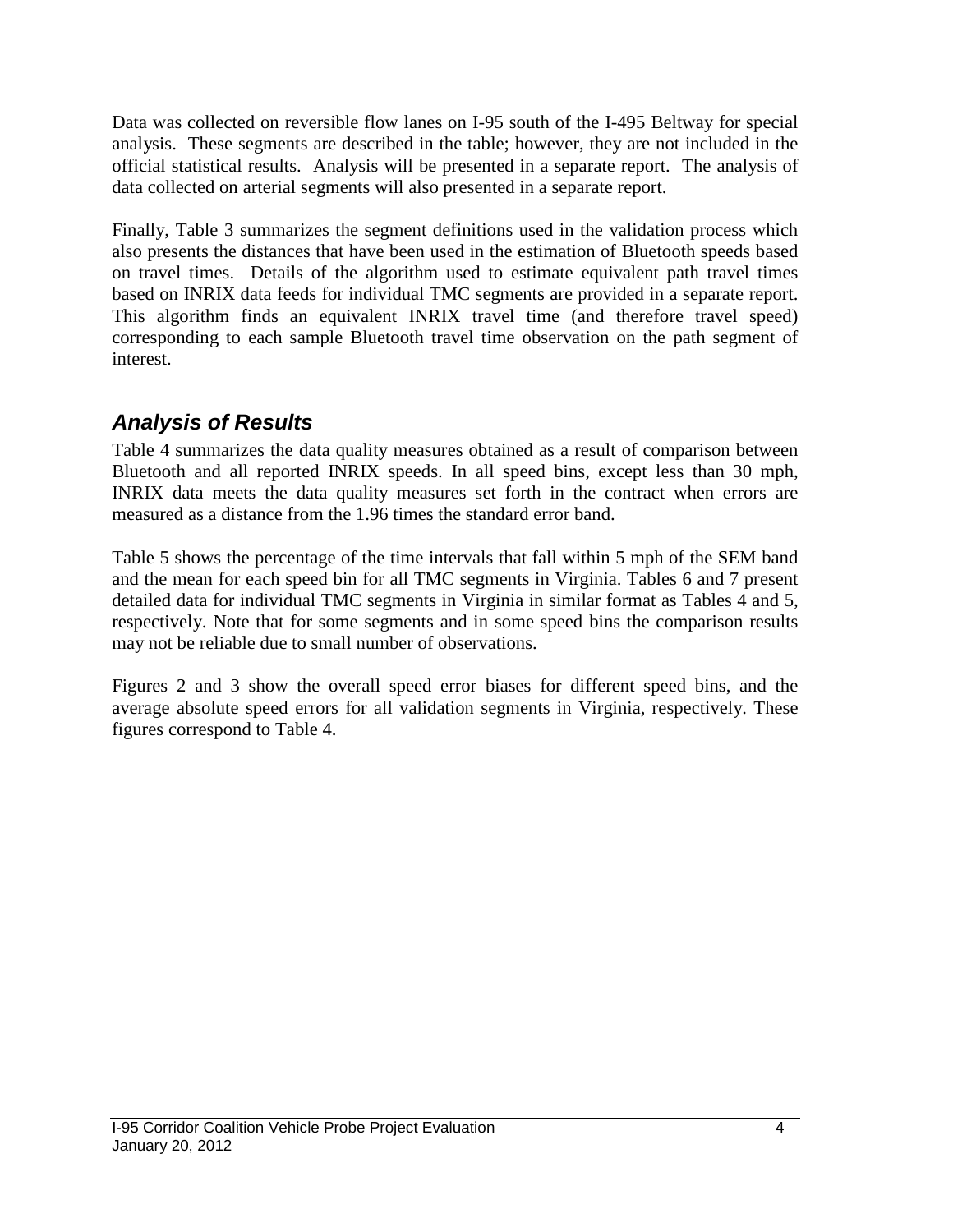

**Figure 1 TMC segments selected for validation in Virginia**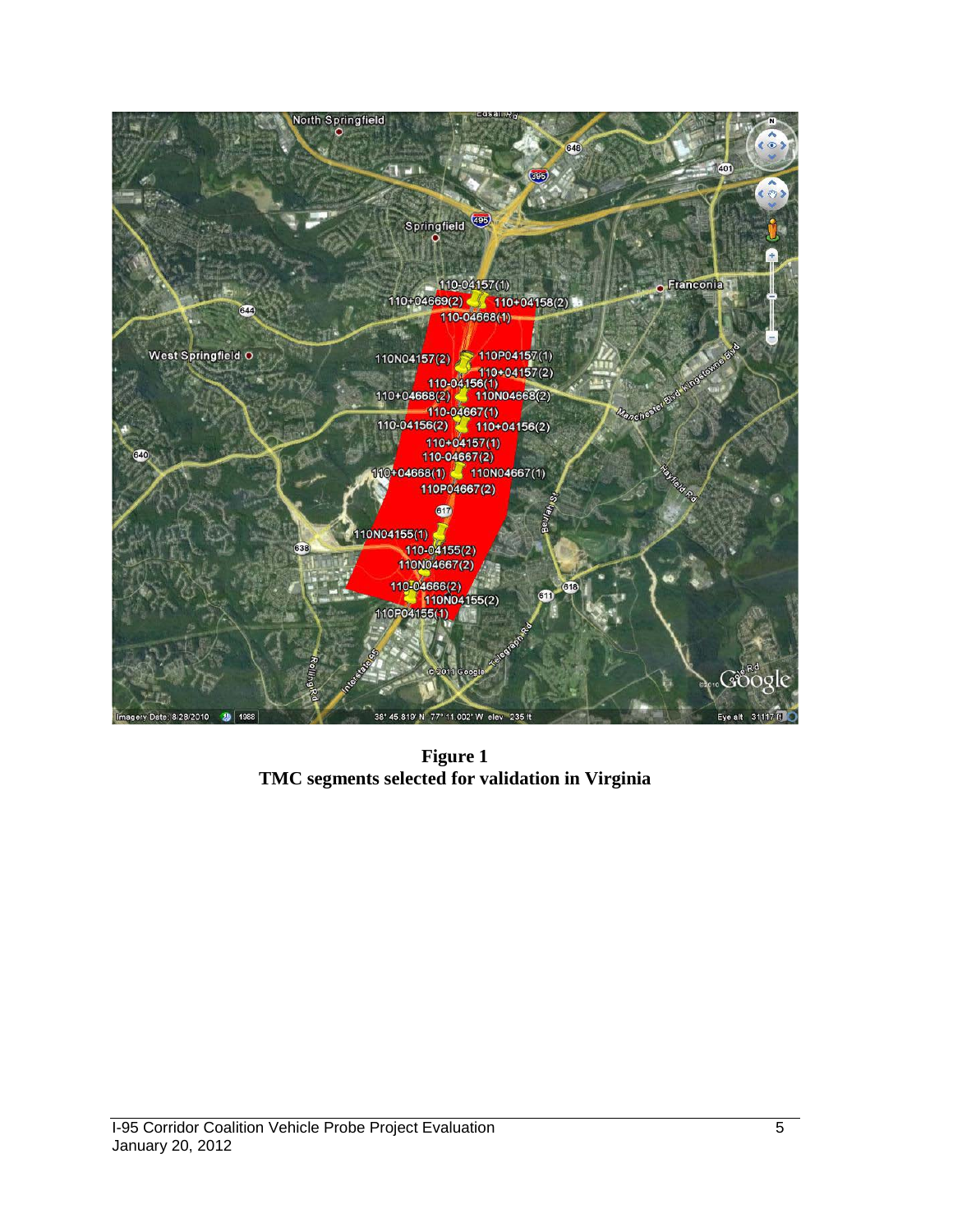

**Figure 1 TMC segments selected for validation in Virginia (Cont'd)**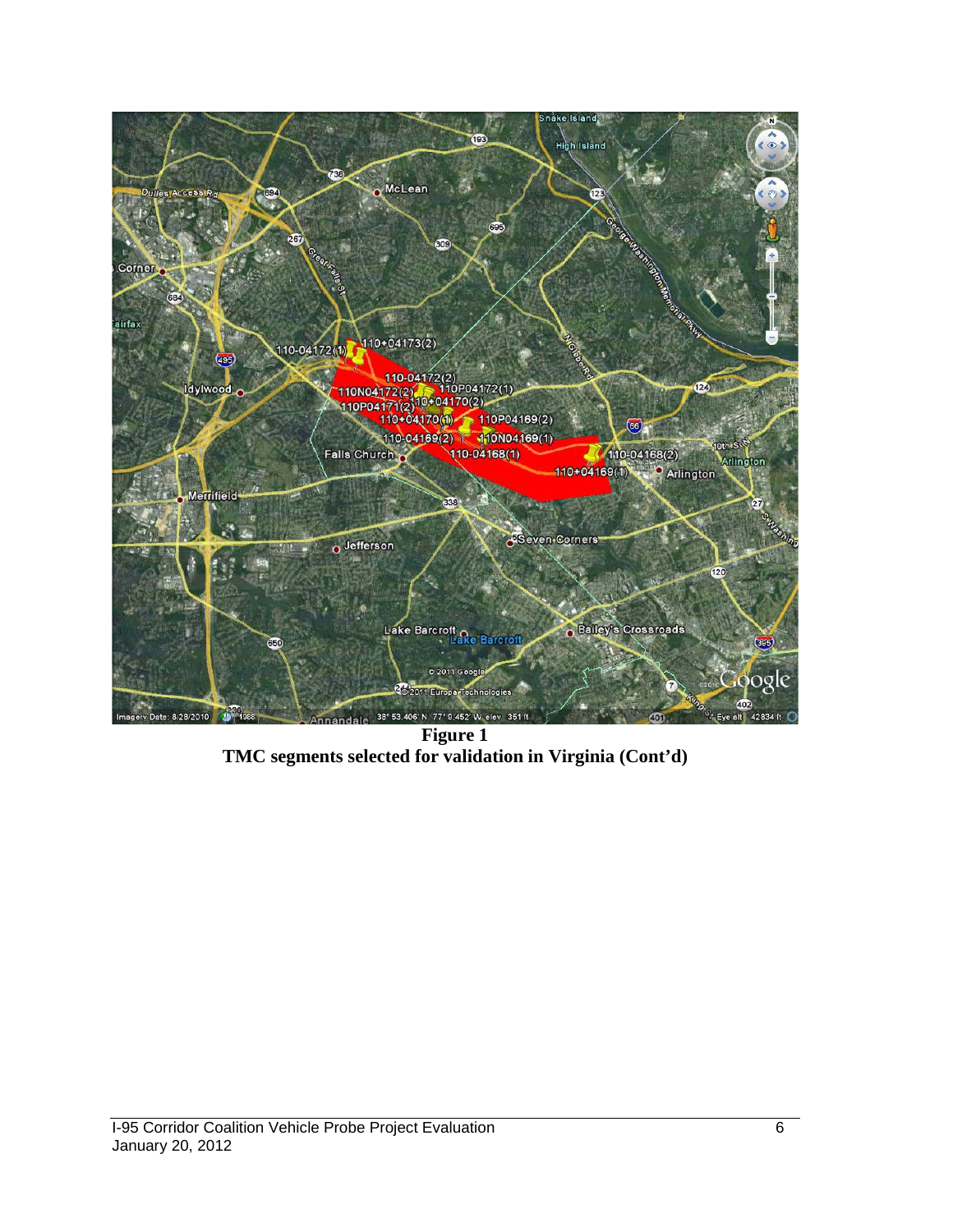

**Figure 1 TMC segments selected for validation in Virginia (Cont'd)**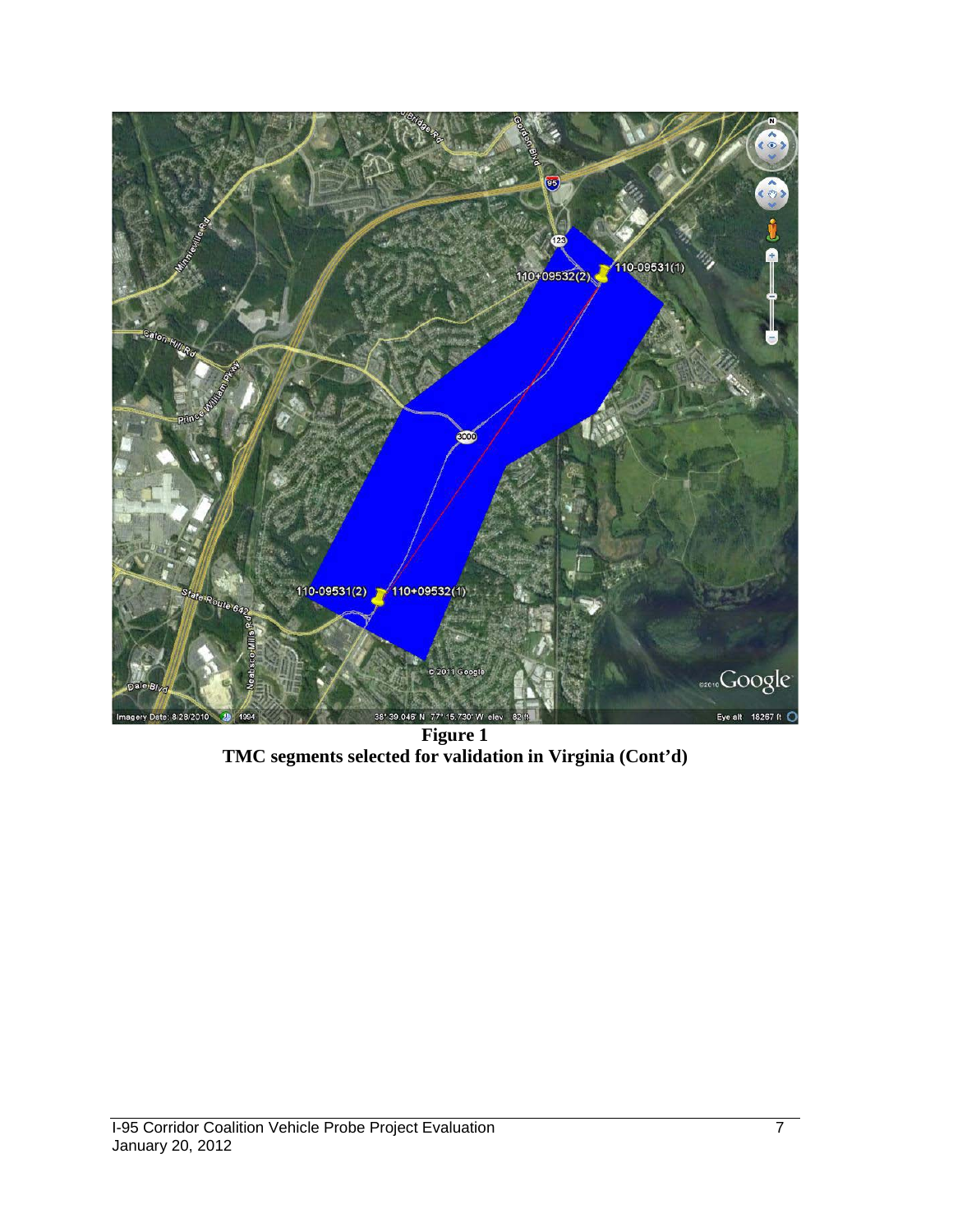

**Figure 1 TMC segments selected for validation in Virginia (Cont'd)**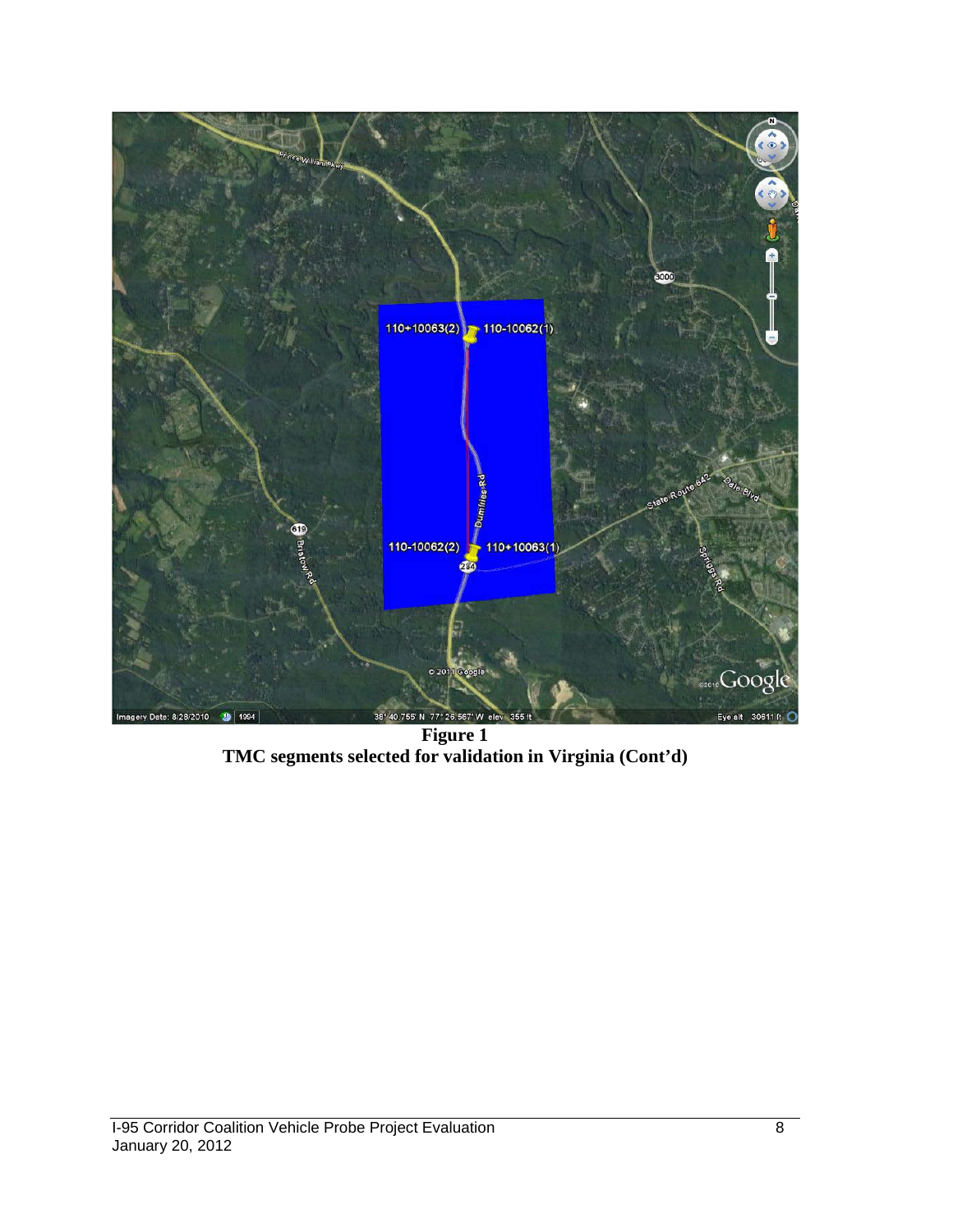**LENGTH No. TYPE TMC HIGHWAY STARTING AT ENDING AT COUNTY DIRECTION (mile) Freeway 110-04172** I-66 VA-267/EXIT 67 WESTMORELAND ST/EXIT 68 ARLINGTON EASTBOUND 1.0 **Freeway 110N04172** I-66 WESTMORELAND ST/EXIT 68 WESTMORELAND ST/EXIT 68 ARLINGTON EASTBOUND 0.1 **Freeway 110-04171** I-66 WESTMORELAND ST/EXIT 68 25TH ST ARLINGTON EASTBOUND 0.1 **Freeway 110N04171** I-66 25TH ST 25TH ST ARLINGTON EASTBOUND 0.0 **Freeway 110-04170** I-66 25TH ST US-29/VA-237/EXIT 69 ARLINGTON EASTBOUND 0.1 **Freeway 110N04170** I-66 US-29/VA-237/EXIT 69 US-29/VA-237/EXIT 69 ARLINGTON EASTBOUND 0.2 **Freeway 110-04169** I-66 US-29/VA-237/EXIT 69 SYCAMORE ST/EXIT 69 ARLINGTON EASTBOUND 0.3 **Freeway 110N04169** I-66 SYCAMORE ST/EXIT 69 SYCAMORE ST/EXIT 69 ARLINGTON EASTBOUND 0.3 **Freeway 110-04168** I-66 SYCAMORE ST/EXIT 69 FAIRFAX DR/EXIT 71 ARLINGTON EASTBOUND 1.6 **Freeway 110+04169** I-66 FAIRFAX DR/EXIT 71 SYCAMORE ST/EXIT 69 ARLINGTON WESTBOUND 1.5 **Freeway 110P04169** I-66 SYCAMORE ST/EXIT 69 SYCAMORE ST/EXIT 69 ARLINGTON WESTBOUND 0.3 **Freeway 110+04170** I-66 SYCAMORE ST/EXIT 69 US-29/VA-237/EXIT 69 ARLINGTON WESTBOUND 0.3 **Freeway 110P04170** I-66 US-29/VA-237/EXIT 69 US-29/VA-237/EXIT 69 ARLINGTON WESTBOUND 0.4 **Freeway 110P04171** I-66 US-29/VA-237/EXIT 69 25TH ST ARLINGTON WESTBOUND 0.2 **Freeway 110+04172** I-66 25TH ST WESTMORELAND ST/EXIT 68 ARLINGTON WESTBOUND 0.0 **Freeway 110P04172** I-66 WESTMORELAND ST/EXIT 68 WESTMORELAND ST/EXIT 68 ARLINGTON WESTBOUND 0.0 **Freeway 110+04173** I-66 WESTMORELAND ST/EXIT 68 VA-267/EXIT 67 FAIRFAX WESTBOUND 1.2 **Freeway 110-04157** I-95 FRANCONIA RD/EXIT 169 VA-7900/EXIT 169 FAIRFAX SOUTHBOUND 0.6 **Freeway 110N04157** I-95 VA-7900/EXIT 169 VA-7900/EXIT 169 FAIRFAX SOUTHBOUND 0.0 **Freeway 110-04156** I-95 VA-7900/EXIT 169 BACKLICK RD/EXIT 167 FAIRFAX SOUTHBOUND 0.5 **Freeway 110-04155** I-95 BACKLICK RD/EXIT 167 VA-7100/EXIT 166 FAIRFAX SOUTHBOUND 1.2 **Freeway 110N04155** I-95 VA-7100/EXIT 166 VA-7100/EXIT 166 FAIRFAX SOUTHBOUND 0.6

**Table 1 Traffic Message Channel segments picked for validation in Virginia**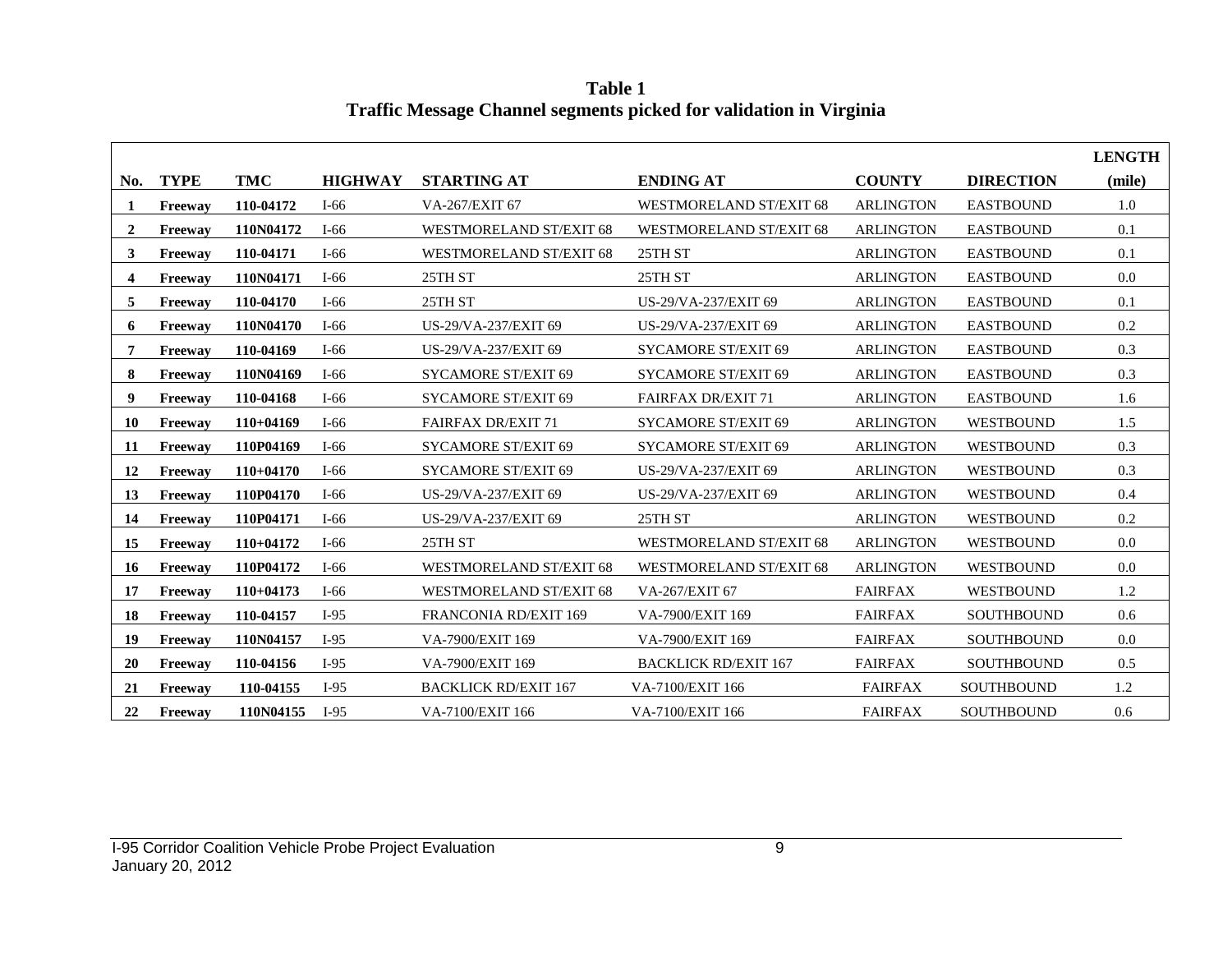**LENGTH No. TYPE TMC HIGHWAY STARTING AT ENDING AT COUNTY DIRECTION (mile) 23 Freeway 110-04668** I-95 HOV FRANCONIA RD/EXIT 169 VA-7900/EXIT 169 FAIRFAX SOUTHBOUND 0.6 **24 Freeway 110N04668** I-95 HOV VA-7900/EXIT 169 VA-7900/EXIT 169 FAIRFAX SOUTHBOUND 0.3 **25 Freeway 110-04667** I-95 HOV VA-7900/EXIT 169 BACKLICK RD/EXIT 167 FAIRFAX SOUTHBOUND 0.8 **26 Freeway 110N04667** I-95 HOV BACKLICK RD/EXIT 167 BACKLICK RD/EXIT 167 FAIRFAX SOUTHBOUND 0.8 **27 Freeway 110-04666** I-95 HOV BACKLICK RD/EXIT 167 VA-7100/EXIT 166 FAIRFAX SOUTHBOUND 0.2 **28 Freeway 110P04155** I-95 VA-7100/EXIT 166 VA-7100/EXIT 166 FAIRFAX NORTHBOUND 0.5 **29 Freeway 110+04156** I-95 VA-7100/EXIT 166 BACKLICK RD/EXIT 167 FAIRFAX NORTHBOUND 1.2 **30 Freeway 110+04157** I-95 BACKLICK RD/EXIT 167 VA-7900/EXIT 169 FAIRFAX NORTHBOUND 0.6 **31 Freeway 110P04157** I-95 VA-7900/EXIT 169 VA-7900/EXIT 169 FAIRFAX NORTHBOUND 0.0 **32 Freeway 110+04158** I-95 VA-7900/EXIT 169 FRANCONIA RD/EXIT 169 FAIRFAX NORTHBOUND 0.6 **33 Freeway 110+04667** I-95 HOV VA-7100/EXIT 166 BACKLICK RD/EXIT 167 FAIRFAX NORTHBOUND 0.2 **34 Freeway 110P04667** I-95 HOV BACKLICK RD/EXIT 167 BACKLICK RD/EXIT 167 FAIRFAX NORTHBOUND 0.8 **35 Freeway 110+04668** I-95 HOV BACKLICK RD/EXIT 167 VA-7900/EXIT 169 FAIRFAX NORTHBOUND 0.8 **36 Freeway 110P04668** I-95 HOV VA-7900/EXIT 169 VA-7900/EXIT 169 FAIRFAX NORTHBOUND 0.3 **37 Freeway 110+04669** I-95 HOV VA-7900/EXIT 169 FRANCONIA RD/EXIT 169 FAIRFAX NORTHBOUND 0.6 **SUBTOTAL 19.0 38 Arterial 110+09532** US-1 OPITZ BLVD VA-123/GORDON BLVD PRINCE<br>WILLIAM NORTHBOUND 2.3 **39 Arterial 110-09531** US-1 VA-123/GORDON BLVD OPITZ BLVD PRINCE WILLIAM SOUTHBOUND 2.3 **40 Arterial 110+10063** VA-234 HOADLY RD PURCELL RD **PRINCE** WILLIAM NORTHBOUND 2.2 **41 Arterial 110-10062** VA-234 PURCELL RD HOADLY RD **PRINCE** WILLIAM SOUTHBOUND 2.2 **SUBTOTAL 9.0 TOTAL 28.0**

**Table 1 Traffic Message Channel segments picked for validation in Virginia (Cont'd)**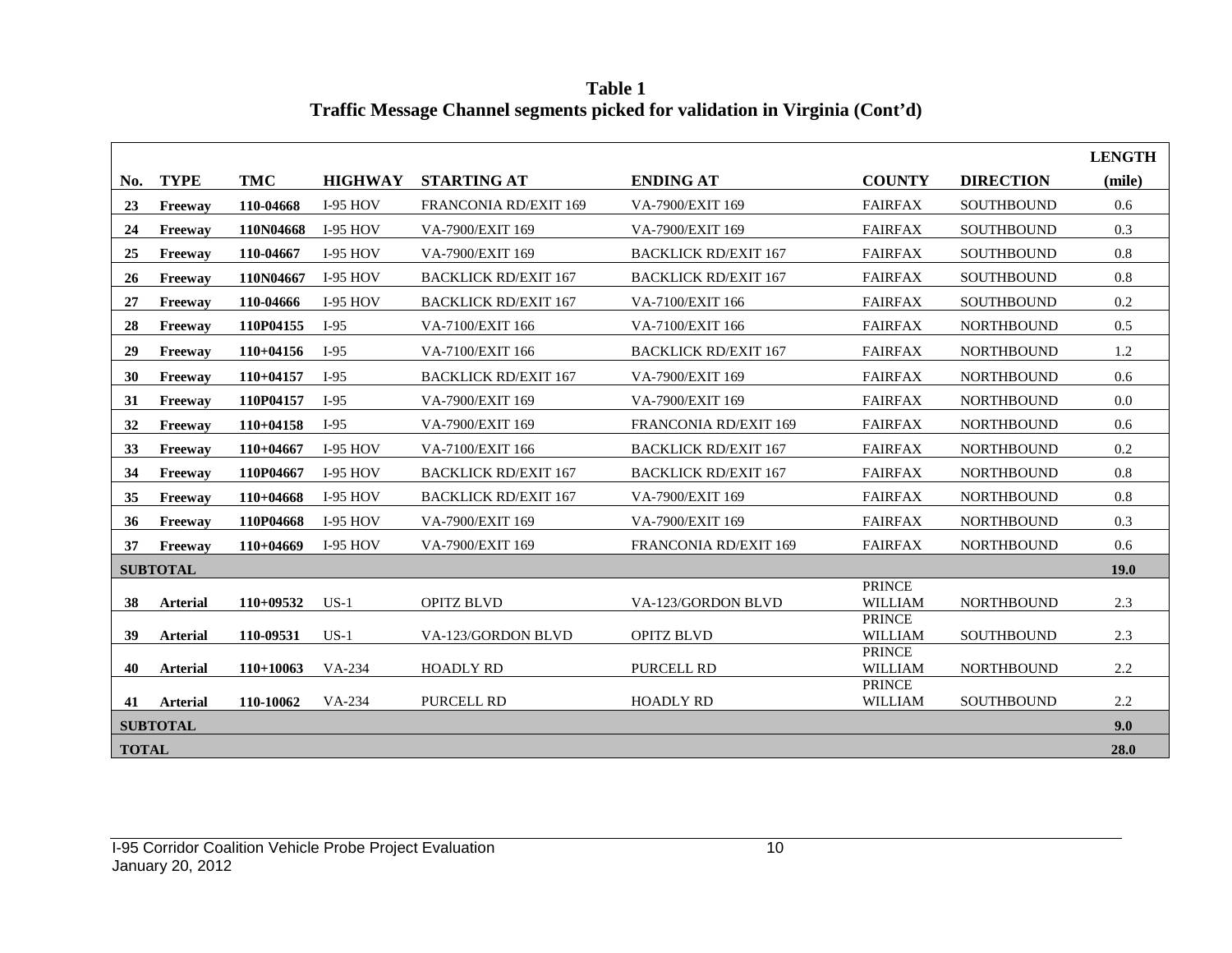**Table 2 TMC segment lengths and distances between sensor deployment locations in the state of Virginia**

| <b>SEGMENT</b> |             |              |              | <b>STANDARD TMC</b> |              |        | <b>SENSOR DEPLOYMENT</b> |              |           |              |  |
|----------------|-------------|--------------|--------------|---------------------|--------------|--------|--------------------------|--------------|-----------|--------------|--|
| <b>TYPE</b>    | <b>TMC</b>  | Endpoint (1) |              |                     | Endpoint (2) | Length | Endpoint (1)             |              |           | Endpoint (2) |  |
|                |             | Lat          | Long         | Lat                 | Long         | (mile) | Lat                      | Long         | Lat       | Long         |  |
| Freeway        | 110-04172   | 38.899562    | -77.183077   | 38.892648           | -77.167784   | 0.96   | 38.897650                | $-77.178020$ |           |              |  |
| Freeway        | 110N04172   | 38.892648    | $-77.167784$ | 38.891420           | $-77.166328$ | 0.12   |                          |              |           |              |  |
| Freeway        | 110-04171   | 38.891420    | $-77.166328$ | 38.890173           | $-77.164856$ | 0.12   |                          |              |           |              |  |
| Freeway        | 110N04171   | 38.890173    | $-77.164856$ | 38.889890           | $-77.164520$ | 0.03   |                          |              |           |              |  |
| Freeway        | 110-04170   | 38.891420    | $-77.166328$ | 38.890173           | $-77.164856$ | 0.12   |                          |              |           |              |  |
| Freeway        | 110N04170   | 38.890173    | $-77.164856$ | 38.887729           | $-77.161668$ | 0.24   |                          |              |           |              |  |
| Freeway        | 110-04169   | 38.887729    | $-77.161668$ | 38.885622           | $-77.156357$ | 0.32   |                          |              | 38.885880 | $-77.156960$ |  |
| Freeway        | 110N04169   | 38.885622    | -77.156357   | 38.884063           | $-77.151665$ | 0.27   | 38.885880                | -77.156960   |           |              |  |
| Freeway        | 110-04168   | 38.884063    | $-77.151665$ | 38.880721           | -77.123998   | 1.58   |                          |              | 38.880040 | $-77.124520$ |  |
| Freeway        | $110+04169$ | 38.880546    | -77.124902   | 38.884091           | $-77.150625$ | 1.46   | 38.879560                | $-77.131420$ |           |              |  |
| Freeway        | 110P04169   | 38.884091    | $-77.150625$ | 38.886009           | $-77.156365$ | 0.34   |                          |              | 38.885630 | $-77.154650$ |  |
| Freeway        | $110+04170$ | 38.886009    | $-77.156365$ | 38.887994           | $-77.161297$ | 0.30   | 38.885630                | $-77.154650$ |           |              |  |
| Freeway        | 110P04170   | 38.887994    | $-77.161297$ | 38.891799           | $-77.166050$ | 0.37   |                          |              |           |              |  |
| Freeway        | 110P04171   | 38.889904    | $-77.163878$ | 38.891799           | $-77.166050$ | 0.18   |                          |              |           |              |  |
| Freeway        | $110+04172$ | 38.891799    | $-77.166050$ | 38.892021           | $-77.166318$ | 0.02   |                          |              |           |              |  |
| Freeway        | 110P04172   | 38.892021    | $-77.166318$ | 38.892227           | $-77.166565$ | 0.02   |                          |              |           |              |  |
| Freeway        | $110+04173$ | 38.892227    | $-77.166565$ | 38.900900           | -77.185618   | 1.20   |                          |              | 38.901540 | -77.188860   |  |
| Freeway        | 110-04157   | 38.778706    | -77.181001   | 38.769744           | -77.183017   | 0.63   | 38.778120                | -77.181390   |           |              |  |
| Freeway        | 110N04157   | 38.769744    | -77.183017   | 38.769289           | $-77.183070$ | 0.03   |                          |              |           |              |  |
| Freeway        | 110-04156   | 38.769289    | -77.183070   | 38.762268           | -77.183531   | 0.49   |                          |              | 38.765670 | $-77.184650$ |  |
| Freeway        | 110-04155   | 38.762268    | -77.183531   | 38.745601           | $-77.187166$ | 1.17   | 38.765670                | $-77.184650$ |           |              |  |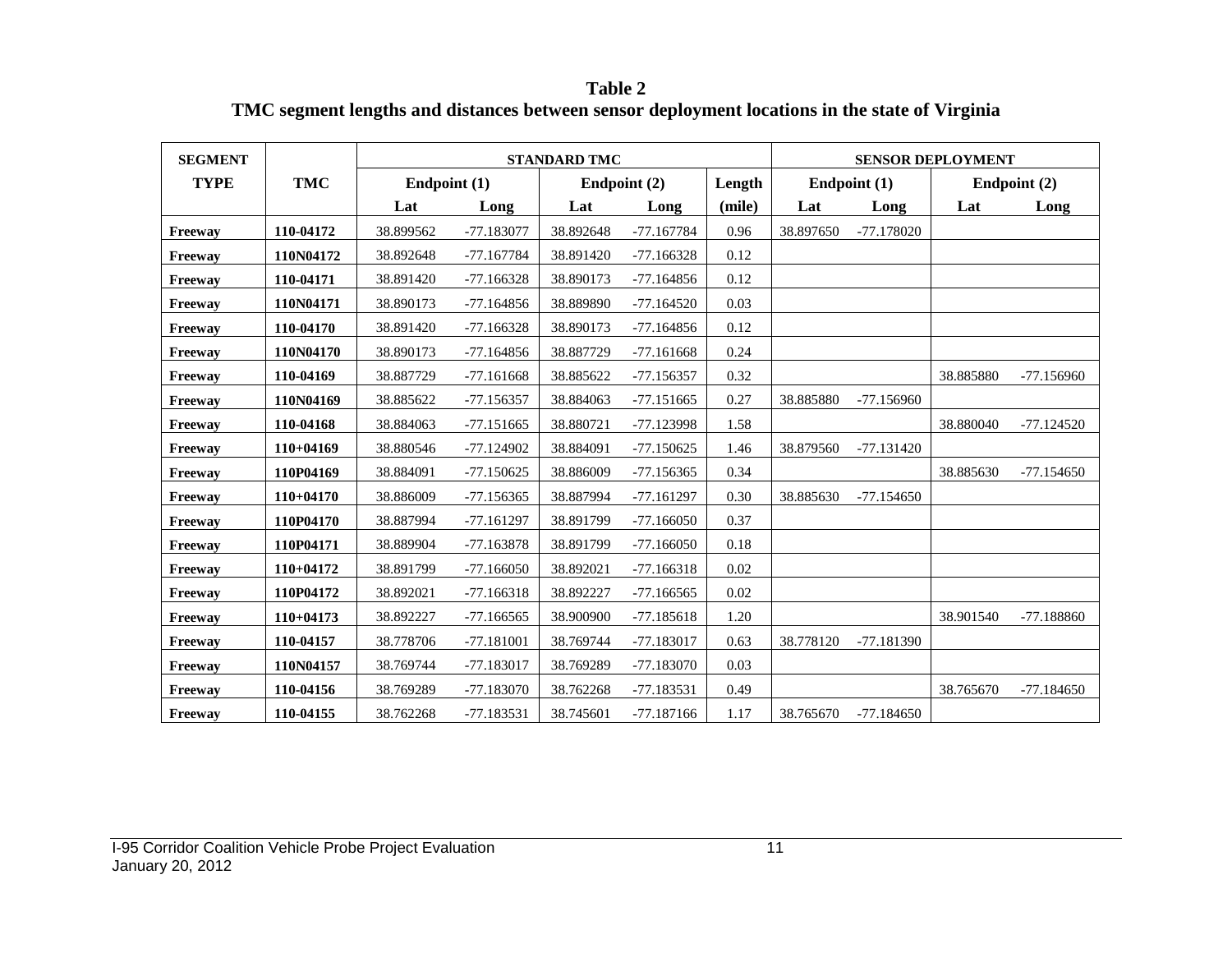**Table 2 TMC segment lengths and distances between sensor deployment locations in the state of Virginia (Cont'd)**

| <b>SEGMENT</b>  |             |              |              | <b>STANDARD TMC</b> |              |        | <b>SENSOR DEPLOYMENT</b> |              |           |              |  |  |
|-----------------|-------------|--------------|--------------|---------------------|--------------|--------|--------------------------|--------------|-----------|--------------|--|--|
| <b>TYPE</b>     | <b>TMC</b>  | Endpoint (1) |              |                     | Endpoint (2) | Length |                          | Endpoint (1) |           | Endpoint (2) |  |  |
|                 |             | Lat          | Long         | Lat                 | Long         | (mile) | Lat                      | Long         | Lat       | Long         |  |  |
| Freeway         | 110N04155   | 38.745601    | $-77.187166$ | 38.737369           | $-77.192405$ | 0.64   |                          |              | 38.737260 | $-77.192640$ |  |  |
| Freeway         | 110-04668   | 38.778671    | -77.180758   | 38.769881           | $-77.182777$ | 0.62   | 38.779090                | $-77.180690$ |           |              |  |  |
| Freeway         | 110N04668   | 38.769881    | -77.182777   | 38.765233           | -77.183083   | 0.32   |                          |              |           |              |  |  |
| Freeway         | 110-04667   | 38.765233    | -77.183083   | 38.754304           | $-77.183975$ | 0.76   |                          |              |           |              |  |  |
| Freeway         | 110N04667   | 38.754304    | $-77.183975$ | 38.743542           | $-77.187973$ | 0.78   |                          |              |           |              |  |  |
| Freeway         | 110-04666   | 38.743542    | -77.187973   | 38.740450           | -77.189868   | 0.24   |                          |              | 38.739690 | $-77.190510$ |  |  |
| Freeway         | 110P04155   | 38.73657     | $-77.19244$  | 38.74352            | $-77.18765$  | 0.55   | 38.735020                | $-77.193550$ |           |              |  |  |
| Freeway         | $110+04156$ | 38.74352     | $-77.18765$  | 38.76085            | $-77.18303$  | 1.23   |                          |              |           |              |  |  |
| Freeway         | $110+04157$ | 38.76085     | $-77.18303$  | 38.76974            | $-77.1825$   | 0.61   |                          |              |           |              |  |  |
| Freeway         | 110P04157   | 38.76974     | $-77.1825$   | 38.77005            | $-77.18246$  | 0.02   |                          |              |           |              |  |  |
| Freeway         | $110+04158$ | 38.77005     | $-77.18246$  | 38.77846            | $-77.17965$  | 0.60   |                          |              | 38.777780 | -77.179630   |  |  |
| Freeway         | 110+04667   | 38.74045     | $-77.18987$  | 38.74354            | $-77.18797$  | 0.24   | 38.739690                | $-77.190510$ |           |              |  |  |
| Freeway         | 110P04667   | 38.743542    | -77.187973   | 38.754304           | -77.183975   | 0.78   |                          |              |           |              |  |  |
| Freeway         | $110+04668$ | 38.754304    | $-77.183975$ | 38.765233           | -77.183083   | 0.76   |                          |              |           |              |  |  |
| Freeway         | 110P04668   | 38.765233    | -77.183083   | 38.769881           | $-77.182777$ | 0.32   |                          |              |           |              |  |  |
| Freeway         | $110+04669$ | 38.769881    | $-77.182777$ | 38.778671           | $-77.180758$ | 0.62   |                          |              | 38.779090 | $-77.180690$ |  |  |
| <b>SUBTOTAL</b> |             |              |              |                     |              | 19.0   |                          |              |           |              |  |  |
| <b>Arterial</b> | 110+09532   | 38.634703    | -77.270942   | 38.661684           | $-77.247021$ | 2.32   | 38.634200                | $-77.271170$ | 38.661430 | $-77.247150$ |  |  |
| <b>Arterial</b> | 110-09531   | 38.661735    | -77.247085   | 38.634703           | -77.270942   | 2.32   | 38.661430                | $-77.247150$ | 38.634200 | -77.271170   |  |  |
| <b>Arterial</b> | 110+10063   | 38.658599    | -77.440598   | 38.689042           | -77.440867   | 2.16   | 38.658520                | $-77.441020$ | 38.688930 | -77.441310   |  |  |
| <b>Arterial</b> | 110-10062   | 38.689017    | $-77.441148$ | 38.658656           | $-77.440817$ | 2.15   | 38.688930                | $-77.441310$ | 38.658520 | $-77.441020$ |  |  |
| <b>SUBTOTAL</b> |             |              |              |                     |              | 8.9    |                          |              |           |              |  |  |
| <b>TOTAL</b>    |             |              |              |                     |              | 27.9   |                          |              |           |              |  |  |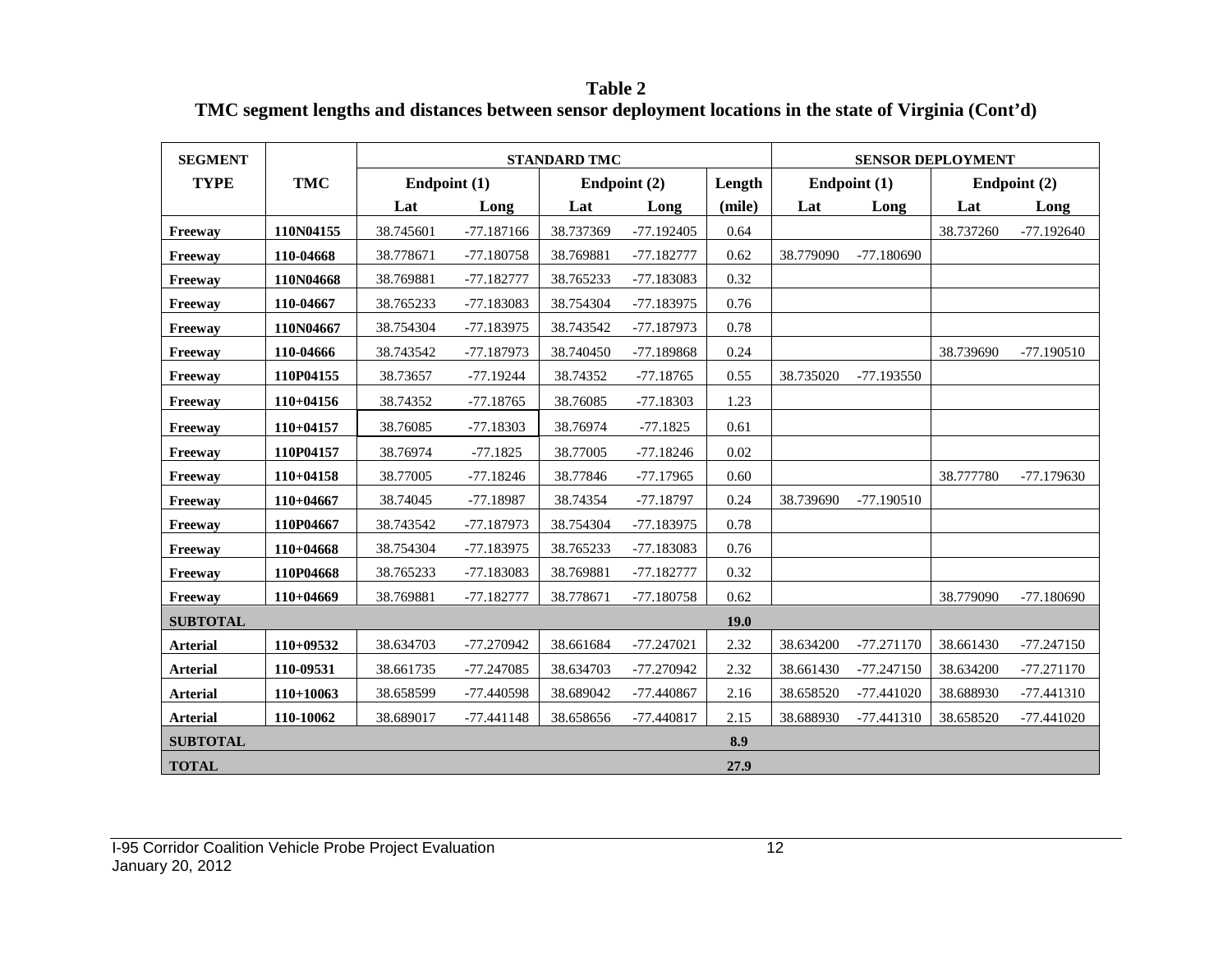**Table 3 Path segments identified for validation in Virginia**

|                 |                              |             |             |           | <b>STANDARD SEGMENTS INCLUDED</b> |           |        |                               |                                    |                 | <b>LENGTH (MILE)</b> |              |
|-----------------|------------------------------|-------------|-------------|-----------|-----------------------------------|-----------|--------|-------------------------------|------------------------------------|-----------------|----------------------|--------------|
| <b>Type</b>     | <b>Validation</b><br>Segment | TMC(1)      | TMC(2)      | TMC(3)    | TMC(4)                            | TMC(5)    | TMC(6) | <b>STARTING AT</b>            | <b>ENDING AT</b>                   | <b>Standard</b> | <b>Deployment</b>    | Error<br>(%) |
| Freeway         | VA06-0001                    | 110-04172   | 110N04172   | 110-04171 | 110N04170                         | 110-04169 |        | VA-267/EXIT 67                | <b>SYCAMORE</b><br>ST/EXIT 69      | 1.8             | 1.42                 | $-19.4\%$    |
| Freeway         | VA06-0002                    | 110N04169   | 110-04168   |           |                                   |           |        | <b>SYCAMORE</b><br>ST/EXIT 69 | <b>FAIRFAX</b><br>DR/EXIT 71       | 1.9             | 1.85                 | $-0.2\%$     |
| Freeway         | VA06-0003                    | $110+04169$ | 110P04169   |           |                                   |           |        | <b>FAIRFAX</b><br>DR/EXIT 71  | <b>SYCAMORE</b><br>ST/EXIT 69      | 1.8             | 1.34                 | $-25.6%$     |
| Freeway         | VA06-0008                    | 110P04156   | $110+04157$ | 110P04157 | $110+04158$                       | 110P04158 |        | <b>VA-7100/EXIT</b><br>166    | <b>BACKLICK</b><br>RD/EXIT 167     | 3.2             | 3.09                 | $-2.5%$      |
| <b>Arterial</b> | $110+09532$                  | $110+09532$ |             |           |                                   |           |        | <b>OPITZ BLVD</b>             | $VA-$<br>123/GORDON<br><b>BLVD</b> | 2.3             | 2.33                 | 0.5%         |
| <b>Arterial</b> | 110-09531                    | 110-09531   |             |           |                                   |           |        | VA-123/GORDON<br><b>BLVD</b>  | <b>OPITZ BLVD</b>                  | 2.2             | 2.33                 | 8.1%         |
| <b>Arterial</b> | $110+10063$                  | $110+10063$ |             |           |                                   |           |        | <b>HOADLY RD</b>              | <b>PURCELL RD</b>                  | 2.3             | 2.15                 | $-7.5\%$     |
| <b>Arterial</b> | 110-10062                    | 110-10062   |             |           |                                   |           |        | PURCELL RD                    | <b>HOADLY RD</b>                   | 2.1             | 2.15                 | $0.0\%$      |
| <b>TOTAL</b>    |                              |             |             |           |                                   |           |        |                               |                                    | 17.5            | 16.7                 | $-5.0\%$     |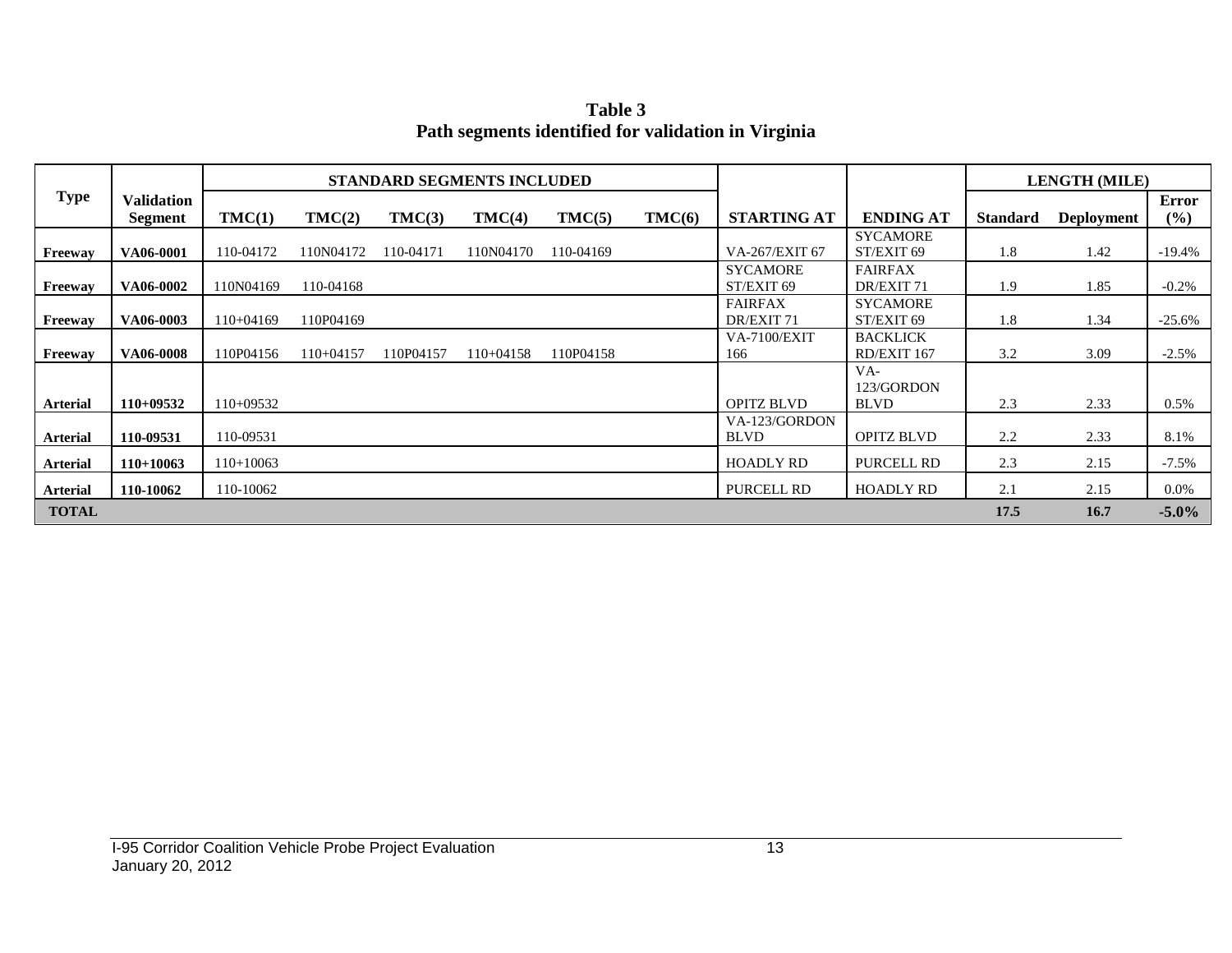#### **Table 4 Data quality measures for freeway segments greater than one mile in Virginia**

|                            | <b>Data Quality Measures for</b>     |                                                            |                                             |                                                            |                |  |  |
|----------------------------|--------------------------------------|------------------------------------------------------------|---------------------------------------------|------------------------------------------------------------|----------------|--|--|
| <b>SPEED</b><br><b>BIN</b> |                                      | 1.96 SE Band                                               |                                             | <b>Mean</b>                                                |                |  |  |
|                            | <b>Speed</b><br><b>Error</b><br>Bias | Average<br><b>Absolute</b><br><b>Speed</b><br><b>Error</b> | <b>Speed</b><br><b>Error</b><br><b>Bias</b> | Average<br><b>Absolute</b><br><b>Speed</b><br><b>Error</b> | No. of<br>Obs. |  |  |
| $0 - 30$                   | 6.3                                  | 7.7                                                        | 6.7                                         | 8.7                                                        | 818            |  |  |
| $30 - 45$                  | 3.9                                  | 6.0                                                        | 4.6                                         | 7.3                                                        | 1332           |  |  |
| $45 - 60$                  | 0.3                                  | 2.2                                                        | 1.0                                         | 4.0                                                        | 3714           |  |  |
| $60+$                      | $-1.7$                               | 1.8                                                        | $-3.4$                                      | 3.8                                                        | 2916           |  |  |

#### **Table 5**

#### **Percent observations meeting data quality criteria for freeway segments greater than one mile in Virginia**

|                            |                                                    | 1.96 SE Band                                            | Mean                                      |                                                     |                |  |
|----------------------------|----------------------------------------------------|---------------------------------------------------------|-------------------------------------------|-----------------------------------------------------|----------------|--|
| <b>SPEED</b><br><b>BIN</b> | <b>Percentage</b><br>falling<br>inside the<br>band | Percentage<br>falling<br>within 5<br>mph of the<br>band | <b>Percentage</b><br>equal to the<br>mean | <b>Percentage</b><br>within 5<br>mph of the<br>mean | No. of<br>Obs. |  |
| $0 - 30$                   | 15%                                                | 68%                                                     | 0%                                        | 61%                                                 | 818            |  |
| $30 - 45$                  | 11%                                                | 55%                                                     | $0\%$                                     | 46%                                                 | 1332           |  |
| $45 - 60$                  | 41%                                                | 86%                                                     | $0\%$                                     | 72%                                                 | 3714           |  |
| $60+$                      | 40%                                                | 90%                                                     | 0%                                        | 74%                                                 | 2916           |  |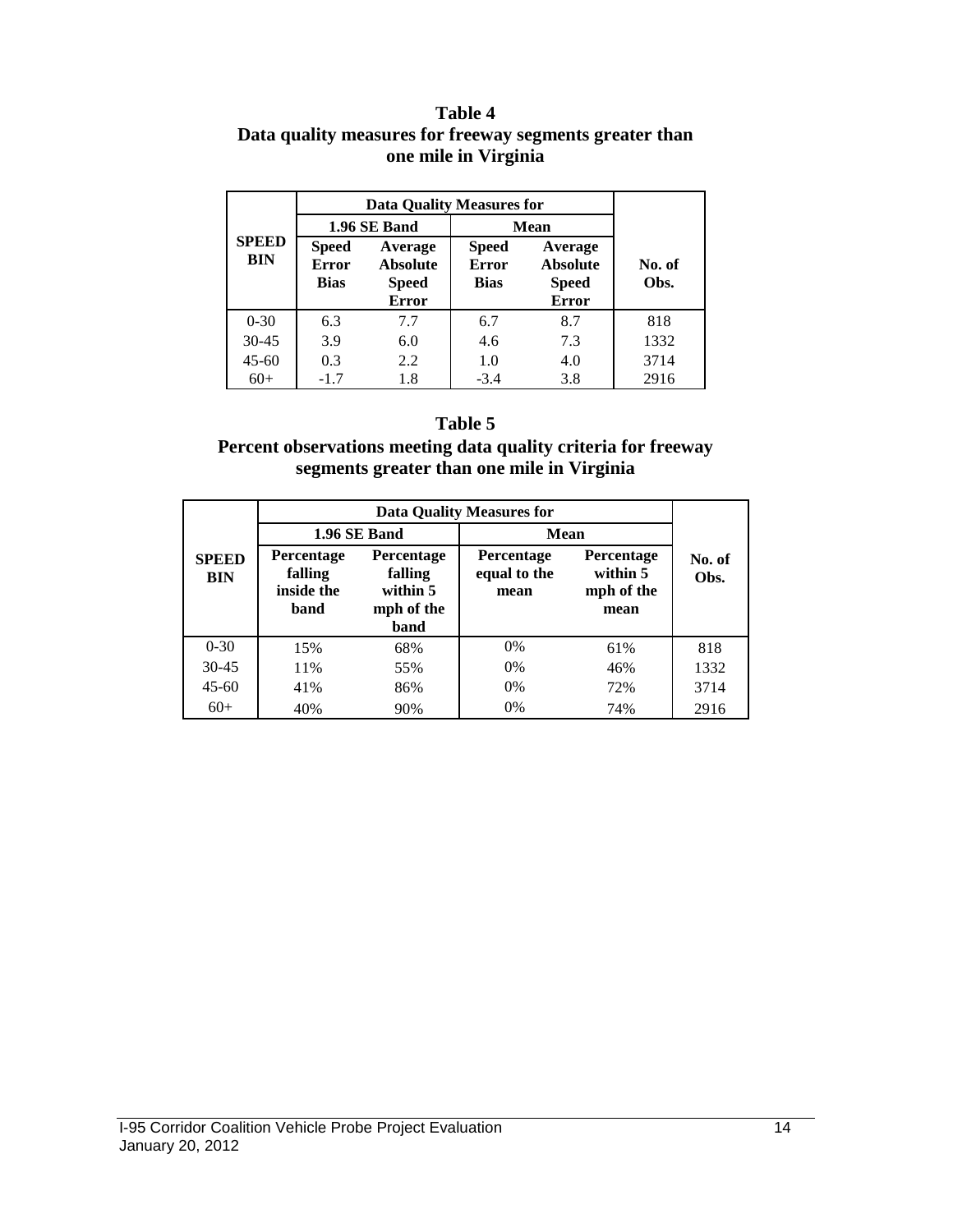|            |                      |                              |              |                                             | o<br><b>Data Quality Measures for</b>                      |                                      |                                                            |             |
|------------|----------------------|------------------------------|--------------|---------------------------------------------|------------------------------------------------------------|--------------------------------------|------------------------------------------------------------|-------------|
|            | <b>Standard</b>      |                              | <b>SPEED</b> |                                             | 1.96 SE Band                                               |                                      | Mean                                                       |             |
| <b>TMC</b> | <b>TMC</b><br>length | <b>Bluetooth</b><br>distance | <b>BIN</b>   | <b>Speed</b><br><b>Error</b><br><b>Bias</b> | Average<br><b>Absolute</b><br><b>Speed</b><br><b>Error</b> | <b>Speed</b><br>Error<br><b>Bias</b> | Average<br><b>Absolute</b><br><b>Speed</b><br><b>Error</b> | No. of Obs. |
| VA06-0001  |                      |                              | $0 - 30$     | 2.9                                         | 4.5                                                        | 3.2                                  | 5.5                                                        | 590         |
|            | 1.8                  | 1.4                          | 30-45        | 2.3                                         | 7.0                                                        | 2.5                                  | 9.0                                                        | 96          |
|            |                      |                              | $45 - 60$    | $-3.1$                                      | 3.9                                                        | $-3.4$                               | 5.7                                                        | 385         |
|            |                      |                              | $60+$        | $-3.0$                                      | 3.1                                                        | $-5.3$                               | 5.5                                                        | 1113        |
|            | 1.9                  | 1.9                          | $0 - 30$     | 18.9                                        | 19.8                                                       | 19.5                                 | 20.6                                                       | 67          |
| VA06-0002  |                      |                              | 30-45        | 3.9                                         | 4.9                                                        | 4.6                                  | 5.9                                                        | 687         |
|            |                      |                              | $45 - 60$    | 0.8                                         | 1.6                                                        | 1.7                                  | 3.3                                                        | 1255        |
|            |                      |                              | $60+$        | $-0.9$                                      | 1.3                                                        | $-2.3$                               | 3.4                                                        | 220         |
|            |                      |                              | $0 - 30$     | 16.1                                        | 17.0                                                       | 17.0                                 | 18.3                                                       | 129         |
| VA06-0003  | 1.8                  | 1.3                          | 30-45        | 4.2                                         | 7.6                                                        | 5.0                                  | 9.5                                                        | 476         |
|            |                      |                              | $45 - 60$    | 0.2                                         | 3.0                                                        | 1.1                                  | 5.0                                                        | 1271        |
|            |                      |                              | $60+$        | $-1.0$                                      | 1.3                                                        | $-2.6$                               | 3.4                                                        | 121         |
|            |                      |                              | $0 - 30$     | 2.3                                         | 2.5                                                        | 3.1                                  | 3.6                                                        | 32          |
| VA06-0008  | 3.2                  | 3.1                          | 30-45        | 3.7                                         | 3.8                                                        | 4.6                                  | 5.0                                                        | 73          |
|            |                      |                              | $45-60$      | 1.1                                         | 1.2                                                        | 2.0                                  | 2.5                                                        | 803         |
|            |                      |                              | $60+$        | $-0.9$                                      | 1.0                                                        | $-2.2$                               | 2.7                                                        | 1462        |

**Table 6 Data quality measures for individual freeway validation segments greater than one mile in the state of Virginia**

\*Results in the specified row may not be reliable due to small number of observations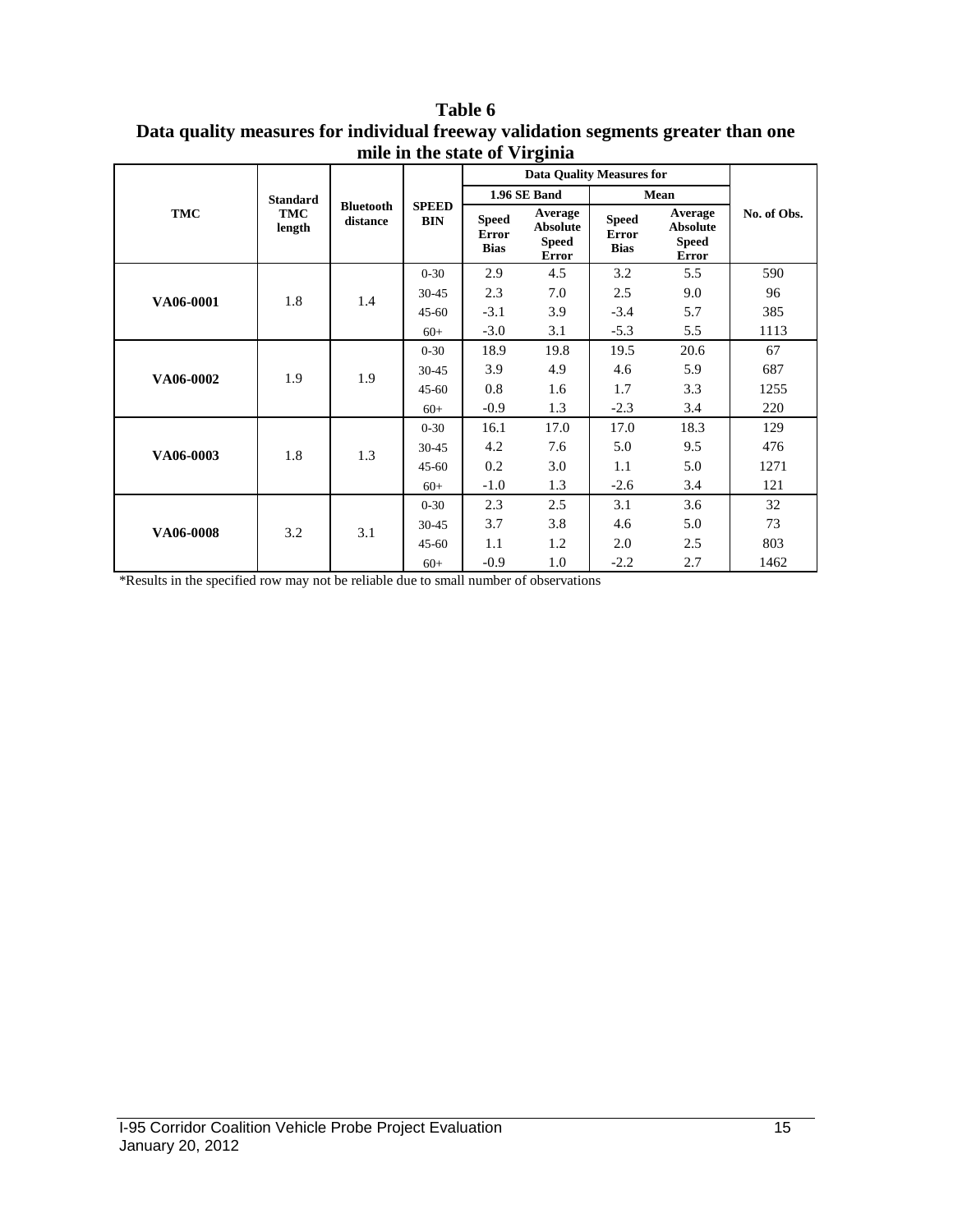| <b>Table 7</b>                                                                        |
|---------------------------------------------------------------------------------------|
| Observations meeting data quality criteria for individual freeway validation segments |
| greater than one mile in the state of Virginia                                        |

|            | si cater than one mne in the state or y n smna |                                         |                                                   |                                                     |                                                               |                                |                                          |                                               |                                                    |        |  |  |
|------------|------------------------------------------------|-----------------------------------------|---------------------------------------------------|-----------------------------------------------------|---------------------------------------------------------------|--------------------------------|------------------------------------------|-----------------------------------------------|----------------------------------------------------|--------|--|--|
|            |                                                |                                         | <b>Data Quality Measures for</b>                  |                                                     |                                                               |                                |                                          |                                               |                                                    |        |  |  |
|            |                                                |                                         |                                                   | 1.96 SE Band                                        |                                                               |                                |                                          |                                               |                                                    |        |  |  |
|            |                                                | <b>Speed Error Bias</b>                 |                                                   |                                                     | <b>Average Absolute</b><br><b>Speed Error</b>                 |                                | <b>Speed Error Bias</b>                  | <b>Average Absolute</b><br><b>Speed Error</b> |                                                    | No. of |  |  |
| <b>TMC</b> | <b>SPEED BIN</b>                               | No.<br>falling<br>inside<br>the<br>band | $\frac{0}{0}$<br>falling<br>inside<br>the<br>band | No.<br>falling<br>within<br>5 mph<br>of the<br>band | $\frac{0}{0}$<br>falling<br>within<br>5 mph<br>of the<br>band | No.<br>equal<br>to the<br>mean | $\frac{0}{0}$<br>equal<br>to the<br>mean | No.<br>within<br>5 mph<br>of the<br>mean      | $\frac{0}{0}$<br>within<br>5 mph<br>of the<br>mean | Obs.   |  |  |
|            | $0 - 30$                                       | 106                                     | 18%                                               | 457                                                 | 77%                                                           | $\theta$                       | 0%                                       | 412                                           | 70%                                                | 590    |  |  |
| VA06-0001  | 30-45                                          | 17                                      | 18%                                               | 42                                                  | 44%                                                           | $\overline{0}$                 | 0%                                       | 35                                            | 36%                                                | 96     |  |  |
|            | $45 - 60$                                      | 181                                     | 47%                                               | 289                                                 | 75%                                                           | $\overline{0}$                 | 0%                                       | 257                                           | 67%                                                | 385    |  |  |
|            | $60+$                                          | 331                                     | 30%                                               | 896                                                 | 81%                                                           | 0                              | 0%                                       | 617                                           | 55%                                                | 1113   |  |  |
|            | $0 - 30$                                       | $\overline{4}$                          | 6%                                                | 23                                                  | 34%                                                           | $\mathbf{0}$                   | 0%                                       | 22                                            | 33%                                                | 67     |  |  |
|            | 30-45                                          | 69                                      | 10%                                               | 397                                                 | 58%                                                           | $\overline{0}$                 | 0%                                       | 337                                           | 49%                                                | 687    |  |  |
| VA06-0002  | $45 - 60$                                      | 526                                     | 42%                                               | 1139                                                | 91%                                                           | $\overline{0}$                 | 0%                                       | 990                                           | 79%                                                | 1255   |  |  |
|            | $60+$                                          | 100                                     | 45%                                               | 210                                                 | 95%                                                           | $\mathbf{0}$                   | 0%                                       | 178                                           | 81%                                                | 220    |  |  |
|            | $0 - 30$                                       | 10                                      | 8%                                                | 51                                                  | 40%                                                           | $\mathbf{0}$                   | 0%                                       | 41                                            | 32%                                                | 129    |  |  |
|            | 30-45                                          | 52                                      | 11%                                               | 242                                                 | 51%                                                           | 0                              | 0%                                       | 191                                           | 40%                                                | 476    |  |  |
| VA06-0003  | $45 - 60$                                      | 418                                     | 33%                                               | 998                                                 | 79%                                                           | $\overline{0}$                 | 0%                                       | 736                                           | 58%                                                | 1271   |  |  |
|            | $60+$                                          | 64                                      | 53%                                               | 109                                                 | 90%                                                           | 0                              | 0%                                       | 92                                            | 76%                                                | 121    |  |  |
|            | $0 - 30$                                       | 5                                       | 16%                                               | 27                                                  | 84%                                                           | $\mathbf{0}$                   | 0%                                       | 24                                            | 75%                                                | 32     |  |  |
|            | 30-45                                          | $\overline{4}$                          | 5%                                                | 51                                                  | 70%                                                           | $\mathbf{0}$                   | 0%                                       | 46                                            | 63%                                                | 73     |  |  |
| VA06-0008  | $45 - 60$                                      | 398                                     | 50%                                               | 760                                                 | 95%                                                           | 1                              | 0%                                       | 701                                           | 87%                                                | 803    |  |  |
|            | $60+$                                          | 673                                     | 46%                                               | 1420                                                | 97%                                                           | $\overline{0}$                 | 0%                                       | 1274                                          | 87%                                                | 1462   |  |  |

\*Results in the specified row may not be reliable due to small number of observations